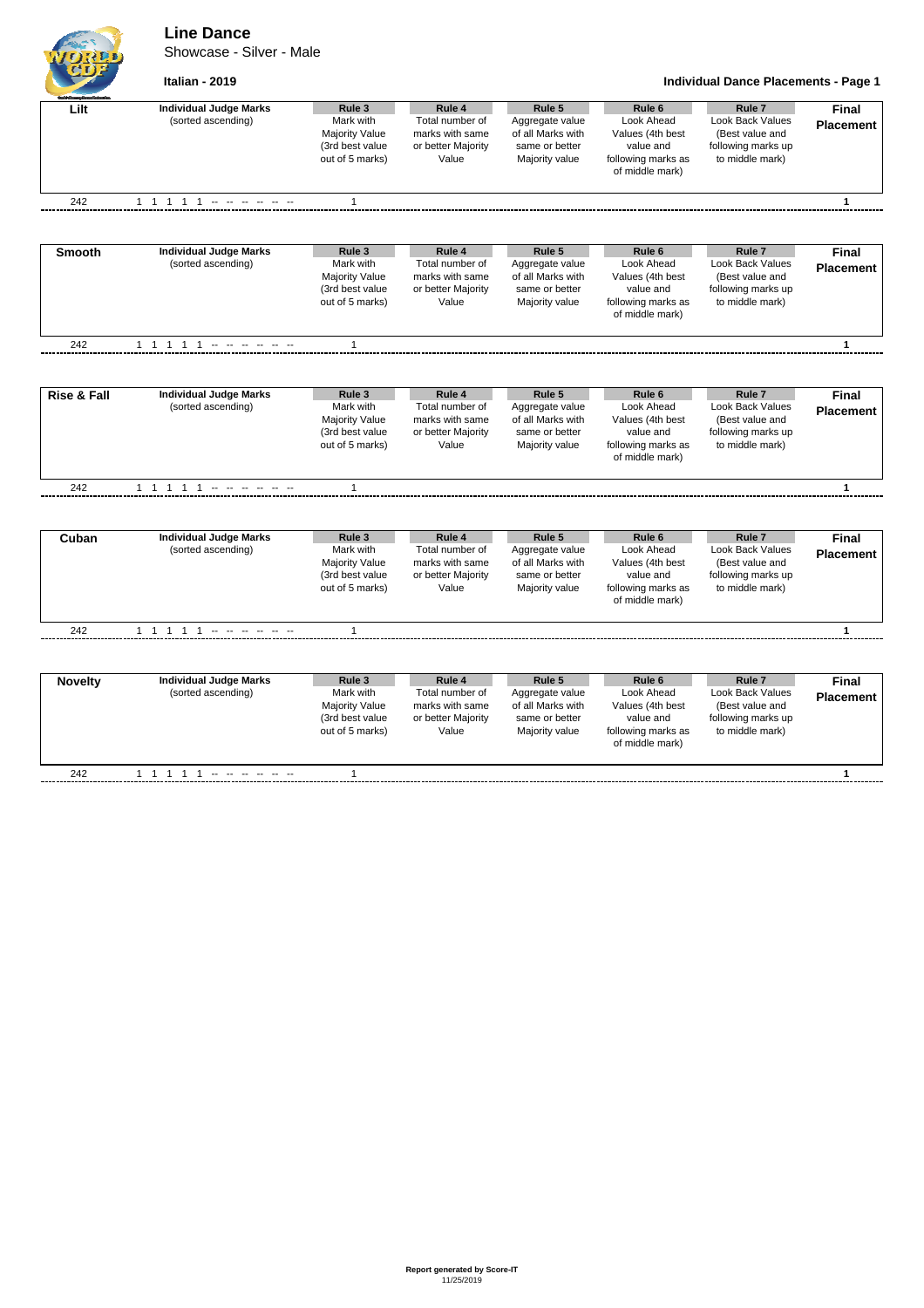## **Line Dance**

M - Movement T - Timing

Showcase - Silver - Male



## **Italian - 2019 Penalties - Page 2**

| Lilt                                                                 | Judges                                                 |                                     |    |                                   |   |                                 |                |   |                                       |            |    |  |  |
|----------------------------------------------------------------------|--------------------------------------------------------|-------------------------------------|----|-----------------------------------|---|---------------------------------|----------------|---|---------------------------------------|------------|----|--|--|
|                                                                      |                                                        | $\overline{2}$                      | 3  | 4                                 | 5 | 6                               |                | 8 | 9                                     | 10         | 11 |  |  |
| No penalties were applied in this dance.                             |                                                        |                                     |    |                                   |   |                                 |                |   |                                       |            |    |  |  |
| <b>Smooth</b>                                                        |                                                        |                                     |    |                                   |   |                                 |                |   |                                       |            |    |  |  |
|                                                                      |                                                        | $\overline{2}$                      | 3  | 4                                 | 5 | 6                               | $\overline{7}$ | 8 | 9                                     | 10         | 11 |  |  |
| No penalties were applied in this dance.                             |                                                        |                                     |    |                                   |   |                                 |                |   |                                       |            |    |  |  |
| Rise & Fall<br>Judges                                                |                                                        |                                     |    |                                   |   |                                 |                |   |                                       |            |    |  |  |
|                                                                      |                                                        | 2                                   | 3  | 4                                 | 5 | 6                               | 7              | 8 | 9                                     | 10         | 11 |  |  |
|                                                                      | No penalties were applied in this dance.               |                                     |    |                                   |   |                                 |                |   |                                       |            |    |  |  |
| Cuban                                                                |                                                        |                                     |    |                                   |   | Judges                          |                |   |                                       |            |    |  |  |
|                                                                      |                                                        | $\overline{2}$                      | 3  | 4                                 | 5 | 6                               | $\overline{7}$ | 8 | 9                                     | 10         | 11 |  |  |
| <b>Funky</b>                                                         | No penalties were applied in this dance.<br>Judges     |                                     |    |                                   |   |                                 |                |   |                                       |            |    |  |  |
|                                                                      |                                                        | 2                                   | 3  | 4                                 | 5 | 6                               | $\overline{7}$ | 8 | 9                                     | 10         | 11 |  |  |
| No penalties were applied in this dance.<br><b>Novelty</b><br>Judges |                                                        |                                     |    |                                   |   |                                 |                |   |                                       |            |    |  |  |
|                                                                      |                                                        | $\overline{2}$                      | 3  | 4                                 | 5 | 6                               | $\overline{7}$ | 8 | 9                                     | 10         | 11 |  |  |
| No penalties were applied in this dance.                             |                                                        |                                     |    |                                   |   |                                 |                |   |                                       |            |    |  |  |
| <b>Penalty</b>                                                       |                                                        | <b>Non-Conference Penalty Codes</b> |    |                                   |   | <b>Conference Penalty Codes</b> |                |   |                                       |            |    |  |  |
| <b>Codes</b>                                                         | 1 Placement Reduction<br><b>Last Placement</b>         |                                     |    |                                   |   | Reasons                         |                |   | Codes                                 |            |    |  |  |
|                                                                      | Costume and Appearance<br>C<br>Prop Use<br>P<br>$\sim$ |                                     |    |                                   |   | Self Selected Music             |                |   | Single Lower Placement<br>S<br>$\sim$ |            |    |  |  |
|                                                                      | B                                                      | <b>Basic Pattern</b>                | D  | Dance Delivery<br>$\sim$          |   | Loss of Hat                     |                |   | O<br>$\sim$                           | Last Place |    |  |  |
|                                                                      | F                                                      | Courtesy & Floorcraft               | H. | <b>Costume Minimums</b><br>$\sim$ |   | Leaving the Dance Floor         |                |   | X - Full Disqualification             |            |    |  |  |

A - Acceptable Behavior (Boots & Hats) E - Expulsion